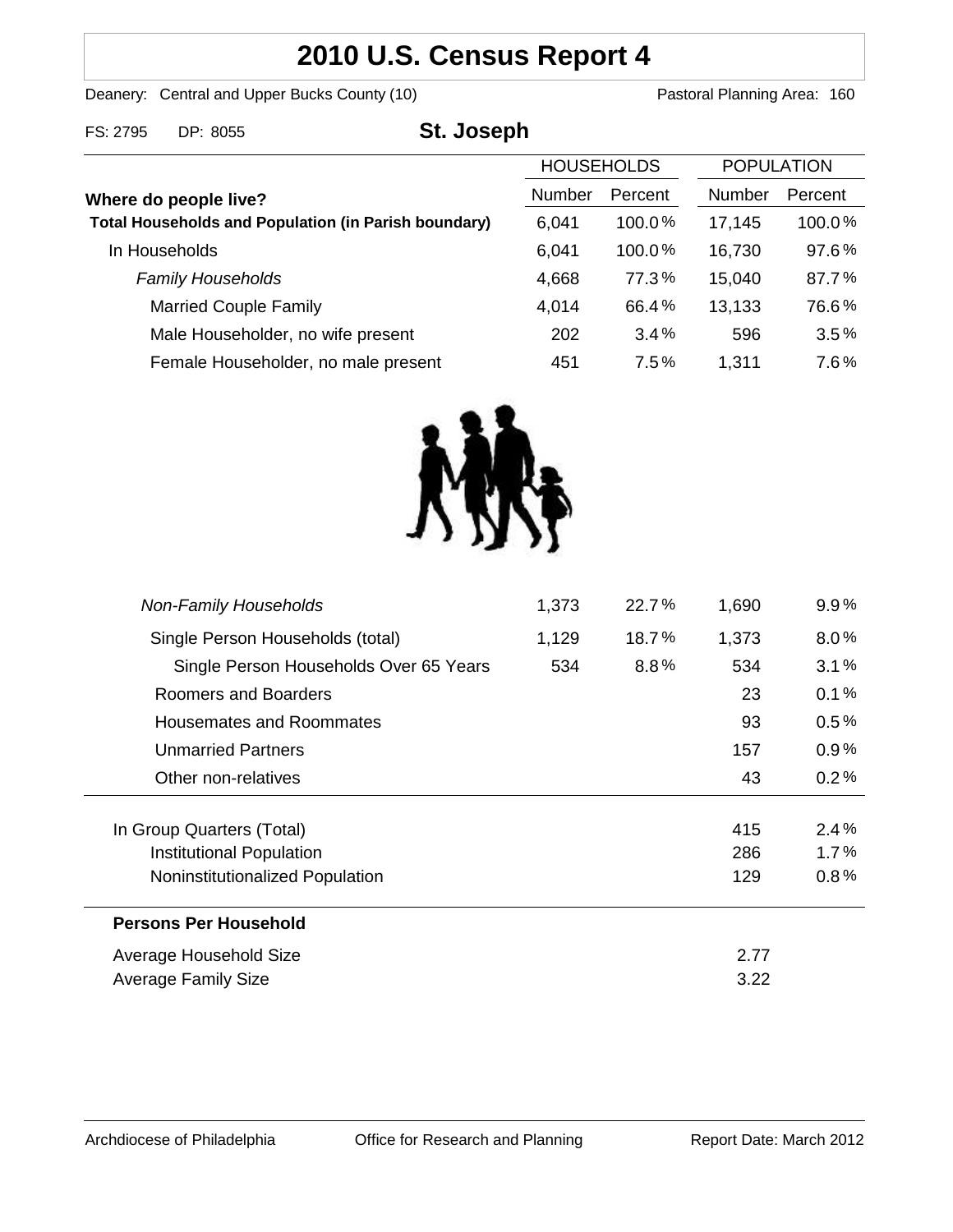# **2010 U.S. Census Report 4**

Deanery: Central and Upper Bucks County (10) Deanery: Central and Upper Bucks County (10)

FS: 2795 DP: 8055 **St. Joseph**

|                                                      |        | <b>POPULATION</b> |  |
|------------------------------------------------------|--------|-------------------|--|
| Where do Children - Under Age 18 Live?               | Number | Percent           |  |
| Total Children - Under Age 18 (in Parish boundary)   | 4,081  | 100.0%            |  |
| In Households                                        | 4,081  | 100.0%            |  |
| Householder or spouse is under 18                    | 0      | 0.0%              |  |
| With Related:                                        |        |                   |  |
| Married-Couple Family                                | 3,440  | 84.3%             |  |
| Male Householder, No Wife Present                    | 116    | 2.8%              |  |
| Female Householder, No Husband Present               | 301    | 7.4%              |  |
| <b>Other Related Householder</b>                     | 33     | 0.8%              |  |
| <b>With Non-Relatives</b>                            | 23     | $0.6\%$           |  |
| Grandparent Householder                              | 168    | 4.1%              |  |
| In Group Quarters                                    | 0      | 0.0%              |  |
| Institutionalized population                         | 0      | 0.0%              |  |
| Noninstitutionalized population                      | 0      | 0.0%              |  |
| Where do Adults - Age 65 and Older - Live?           |        |                   |  |
| Total Adults - Age 65 and Older (in Parish boundary) | 2,876  | 100.0%            |  |
| In Households                                        | 2,618  | 91.0%             |  |
| Family Households:                                   | 2,030  | 70.6%             |  |
| Is Householder or Spouse                             | 1,776  | 61.7%             |  |
| With Other Relative Householder                      | 38     | 1.3%              |  |
| With Non-Related Householder                         | 6      | 0.2%              |  |
| is Parent                                            | 128    | 4.5%              |  |
| is Parent-in-Law                                     | 82     | 2.8%              |  |
| In Non-family Households:                            | 588    | 20.5%             |  |
| Male Living Alone                                    | 135    | 4.7%              |  |
| Male not Living Alone                                | 13     | $0.5\%$           |  |
| Female Living Alone                                  | 399    | 13.9%             |  |
| Female not Living Alone                              | 16     | 0.5%              |  |
| Other                                                | 26     | 0.9%              |  |
| In Group Quarters                                    | 258    | 9.0%              |  |
| Institutionalized population                         | 257    | 9.0%              |  |
| Noninstitutionalized population                      | 0      | 0.0%              |  |
| Housing Units in the Parish boundary                 |        |                   |  |
| <b>Total Housing Units</b>                           | 6,254  | 100.0%            |  |
| Occupied                                             | 6,041  | 96.6%             |  |
| Owner-Occupied                                       | 5,215  | 83.4%             |  |
| Renter-Occupied                                      | 826    | 13.2%             |  |
| Vacant                                               | 213    | 3.4%              |  |

Archdiocese of Philadelphia **Office for Research and Planning** Report Date: March 2012